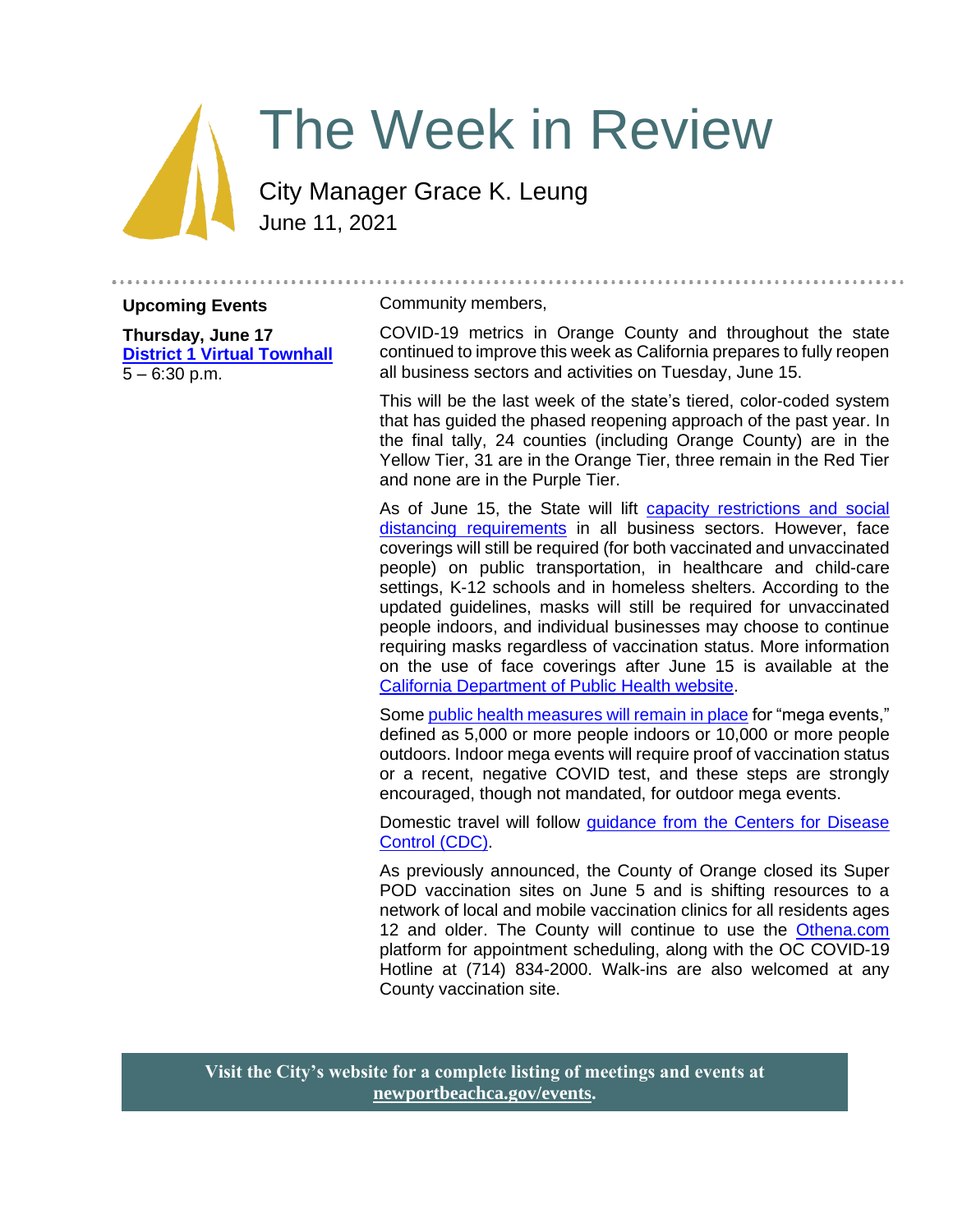# **COVID-19 Cases in Newport Beach**

As of June 10, the total number of COVID-19 cases in Newport Beach was 3,925 and the total cases in Orange County was 255,570. The number of recovered COVID-19 patients countywide as of June 10 was 249,521. These figures are provided to Orange County by the California Department of Public Health.

### **Join our Summer Reading Program, "Reading Colors Your World," June 12 through July 31**

The Newport Beach Public Library's Summer Reading Program (SRP) runs from June 12 through July 31, 2021 with the theme *Reading Colors Your World*. We hope you'll join us for seven weeks of reading fun for Adults, Teens, and Kids! Be sure to check back June 12 for more details.

**NEW in 2021**-- Sign up for a free [Beanstack](https://newportbeachlibrary.beanstack.com/) account and participate in your age group's online Summer Reading Program. Participants will log reading and activities to earn digital badges and complete the program to be entered into a grand prize drawing. Online registration via Beanstack will be available beginning June 12.

# **Adult SRP**

Adults are invited to participate in the [Adult Summer Reading Program.](http://www.newportbeachlibrary.org/calendar/summer-reading-program/summer-reading-program) Interested participants may register online with [Beanstack](https://newportbeachlibrary.beanstack.com/) and are eligible to receive a prize book upon submission of their third review (while supplies last!). Once registered on Beanstack, begin earning digital badges by reading or listening to books and completing activities. Each badge earned will count as an entry into the Grand Prize drawing. Participants may only receive one prize book but may continue to submit book reviews for additional prize drawing entries. Those not participating through Beanstack will be able to submit paper book reviews, available for pick up at your preferred library location.

# **Teen SRP**

Current or incoming 7<sup>th</sup>-12<sup>th</sup> graders are welcome to participate in the [Teen Summer Reading Program.](http://www.newportbeachlibrary.org/calendar/summer-reading-program/summer-reading-program) Earn a prize paperback book for registering on [Beanstack](https://newportbeachlibrary.beanstack.com/) and signing up for the Teen Summer Reading Program Challenge. Collect your prize book at the Central or Mariners Reference Desk. Prize books can also be delivered to Balboa and Corona del Mar upon request (while supplies last). After you register, submit book reviews on Beanstack each week to enter our weekly prize drawings. For entry into the Grand Prize Drawing, complete the Teen SRP Challenge by writing a minimum of three book reviews. Email [teenservices@newportbeachca.gov](mailto:teenservices@newportbeachca.gov) with any questions.

# **Children's SRP** (link to Children's SRP landing page; details below)

Children through 6th grade can participate in the [Children's Summer Reading Program.](http://www.newportbeachlibrary.org/calendar/summer-reading-program-for-kids) Participants register via [Beanstack](https://newportbeachlibrary.beanstack.com/) and keep track of their reading time and activities to earn digital badges. Once registered, readers can pick up a Welcome Kit at any NBPL location and a free paperback book! (Limit one book per child, while supplies last). Readers can also write (or draw) book reviews for additional prize drawing entries. Be sure to check out exciting craft activities and virtual programs for everyone throughout the summer!

*Funding for Summer Reading programs is generously donated by the Friends of the Library.*

# **Compost Giveaway A Success**

On Saturday June 5 the City and CR&R hosted a compost giveaway event at the Oasis Senior Center parking lot. Two free 30-lbs bags of compost were given out per resident. A total of 1,680 bags of compost weighing a total of more than 50,000 pounds were distributed to 840 residents. This aids in our City's efforts to support our natural resources while reducing landfill waste. The City looks forward to hosting the next compost event in April 2022.